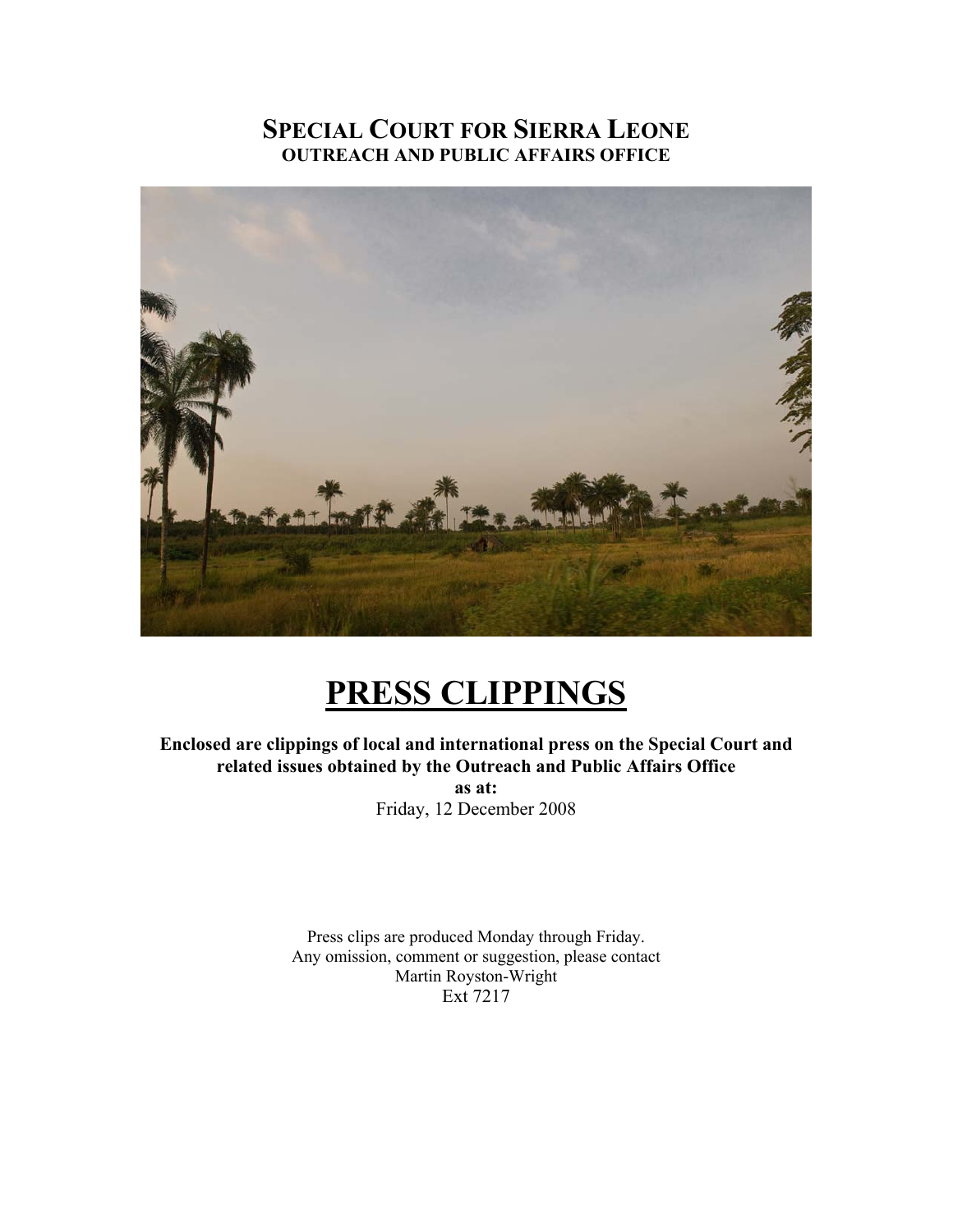| <b>Local News</b>                                                                        |              |
|------------------------------------------------------------------------------------------|--------------|
| No Lawyer for West Side Boys / For di People                                             | Page 3       |
| <b>International News</b>                                                                |              |
| UNMIL Public Information Office Complete Media Summaries / UNMIL                         | Pages 4-6    |
| Liberian Militia Commander Recommends Punishment for Perpetrators / African Press Agency | Page 7       |
| A Middle Way for Justice in Sudan / The Economist                                        | Pages $8-10$ |
| France Blocks Rwanda Extradition / BBC Online                                            | Page 11      |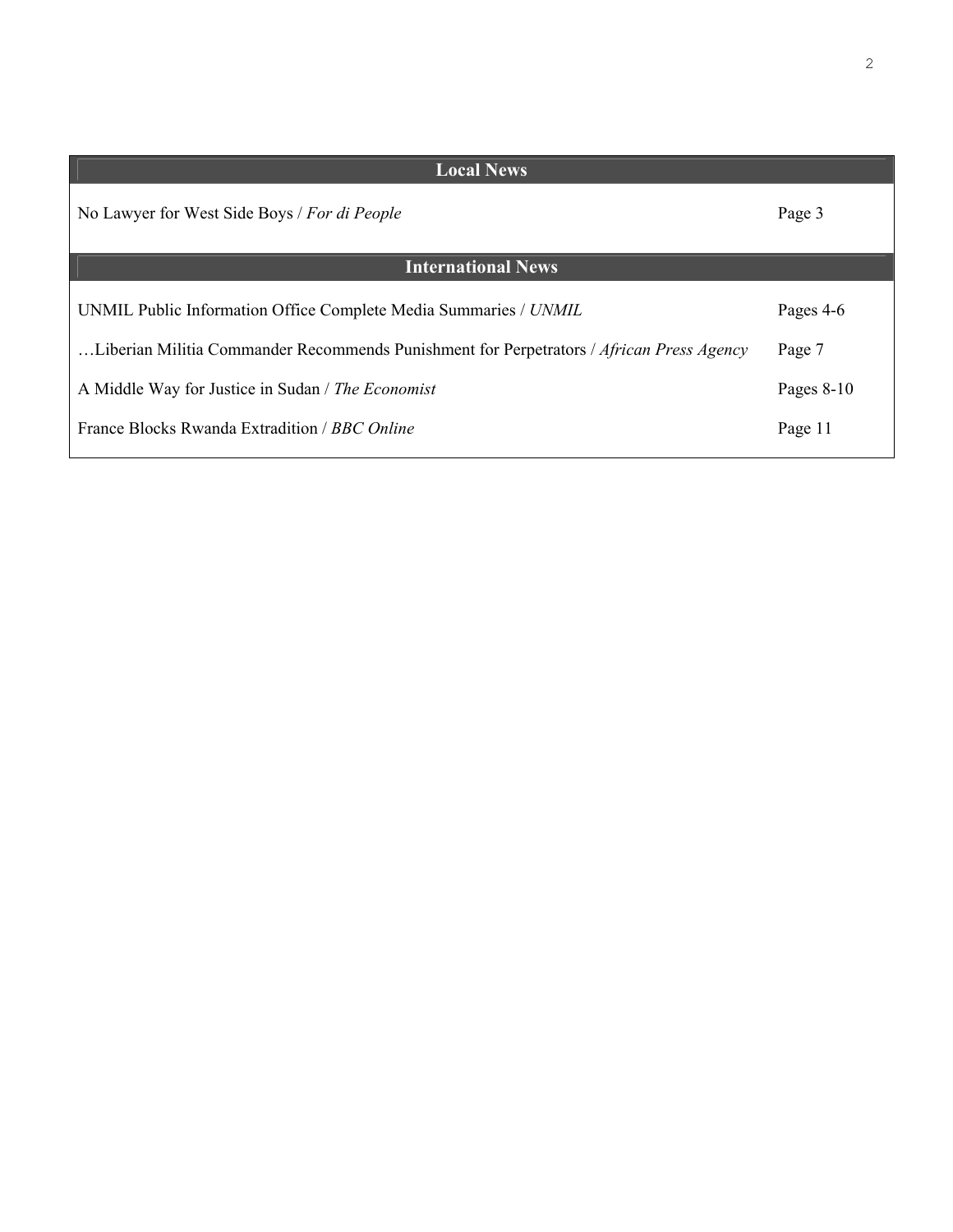### For di People Friday, 12 December 2008



JUSTICE NICHOLAS Browne-Marke yesterday had to adjourn to 8 January 2009 the appeal trial of the Westside Boys of Foday Kallay and seven others sentenced by Justice Patrick Hamilton in 2006 to 60 years imprisonment.

#### by ABUBAKARR **KAMARA**

The charges include arson, rape, looting among the 11 count charges. The appeal came up 7 December and the Court sat yesterday 11 December but proceedings came to an abrupt end for lack of legal representation.

This comes just a few weeks after the death of popular Freetown law-

yer Osho Williams known to be the lawyer who normally represents accused persons in treason trials and for other crimes against the State. However, there was visible disappointment among the accused who had hoped the State would have provided them legal representation as is normally the case in

such matters lacking rep-

resentation.

One of them said they had expected the government to provide a lawyer for them but however appealed for it to help them with a lawyer to defend their appeal.

It could be recalled that the Westside Boys which formed part of the group of mostly soldiers but including rebels stormed Freetown on 6 January 1999 leading to widespread destruction of lives and properties and some of their ring leaders including Santigle 55 and Gullit are presently before the Special Court for crimes against humanity.

They were however eventually forced to retreat to the outskirts of Freetown to the base where the legendary Bai Bürch who fought against the British during the Hut Tax War had his base and

See Back Page

# **No Defence Lawyer For Westside**

#### **From Front Page**

named Westside where they were attacked by a combined British and national roops in the famous Operation Barass and their base destroyed while Kallay and others were captured.

Also, the other batch comprising the rebel outfit of Foday Sankoh were sentenced by Justice Hamilton to 160 years but they were released by the  $SL^{p}$  towards the start of the last presidential and parliamentary elections in 2007 to have been used to perpetuate resistance to an APC victory but the operation failed because of the consequences it might have caused.

It is not known whether pro bono legal persons could step in to assist the accused as it has never been the case to elicit such representations from such groups.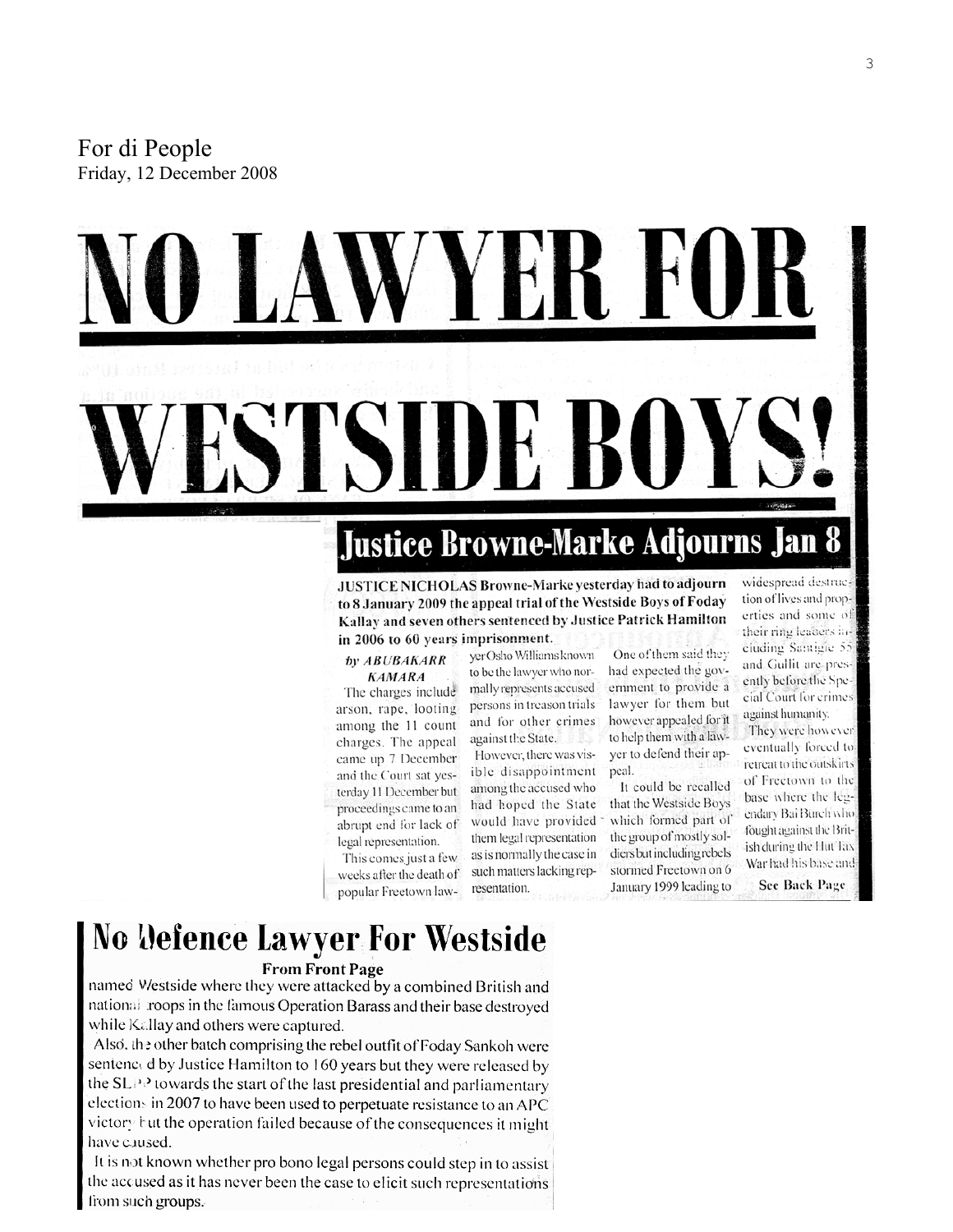

United Nations Mission in Liberia (UNMIL)

### **UNMIL Public Information Office Complete Media Summaries 11 December 2008**

*[The media summaries and press clips do not necessarily represent the views of UNMIL.]*

#### **Newspaper Summary**

#### **LNP Launches "Dragnet" to Arrest Armed Robbers**

(Daily Observer, National Chronicle, The Monitor, The Inquirer, New Democrat)

- The National Chronicle reports that authorities of the Liberia National Police have launched a manhunt in an effort to arrest several hardened criminals in the coming days. According to Col. Kabina Kamara, a senior operational officer at the LNP, they have put in place security mechanisms to re-arrest the criminals who recently broke jail in Monrovia.
- Col. Kamara called on the public to report strange persons in their areas in order to have them re-arrested and brought to justice. He assured residents of Monrovia that the police are doing everything possible through a new security measure code named "Operation Dislodge" to make the city safe for the holiday season.
- The Senior Police Officer named some of the criminals on the run as, Jeff Williams alias "Fugee", Gioboy, Massalay and "School-Face". School-Face was the leader of a group of armed robbers recently arrested in Kakata, Margibi County. Of late there has been an upsurge in armed robbery with several communities in Paynesville, Logan Town and other parts of Monrovia.
- The Inquirer reports that armed men early this week attacked the homes of some employees in Harbel in Margibi County making away with several valuables and inflicting wounds on their victims.

#### **Political Parties Women Target L\$10M to Support Women Candidates in 2011 elections**  (The News)

- The Coalition of Political Parties Women in Liberia (COPPWIL) in collaboration with the Female Legislative Caucus is planning to raise L\$10 million to support women candidates during the 2011 legislative and presidential elections. The women are expected to hold their first fundraising activities Friday.
- The political parties women group said "as the effort on the part of women to ensure their full visibility at all levels come 2011 and realizing that there are lots of constraints like financial impediments, lack of leadership skills, low self-esteem and others, COPPWIL has designed plans and strategies to ensure that women achieve their desired goals."
- Meanwhile, COPPWIL President Ms. Marayah Fyneah has commended the International Republican Institute (IRI) for its numerous contributions to the political parties' women groups especially building the capacity of women in various political parties so that they can be prepared to participate in the political process.

#### **Head of Sub-Standard University Arrested**

(Daily Observer)

• The Ministry of Justice has arrested the President of a sub-standard university operating in the country. The President of the Monrovia University, Rev. Johnson Akimola, was arrested for his alleged failure to adhere to the closure order by government. Government earlier this year shutdown twenty-eight institutions for failing to meet its minimum requirements to operate as tertiary institutions but some refused to comply.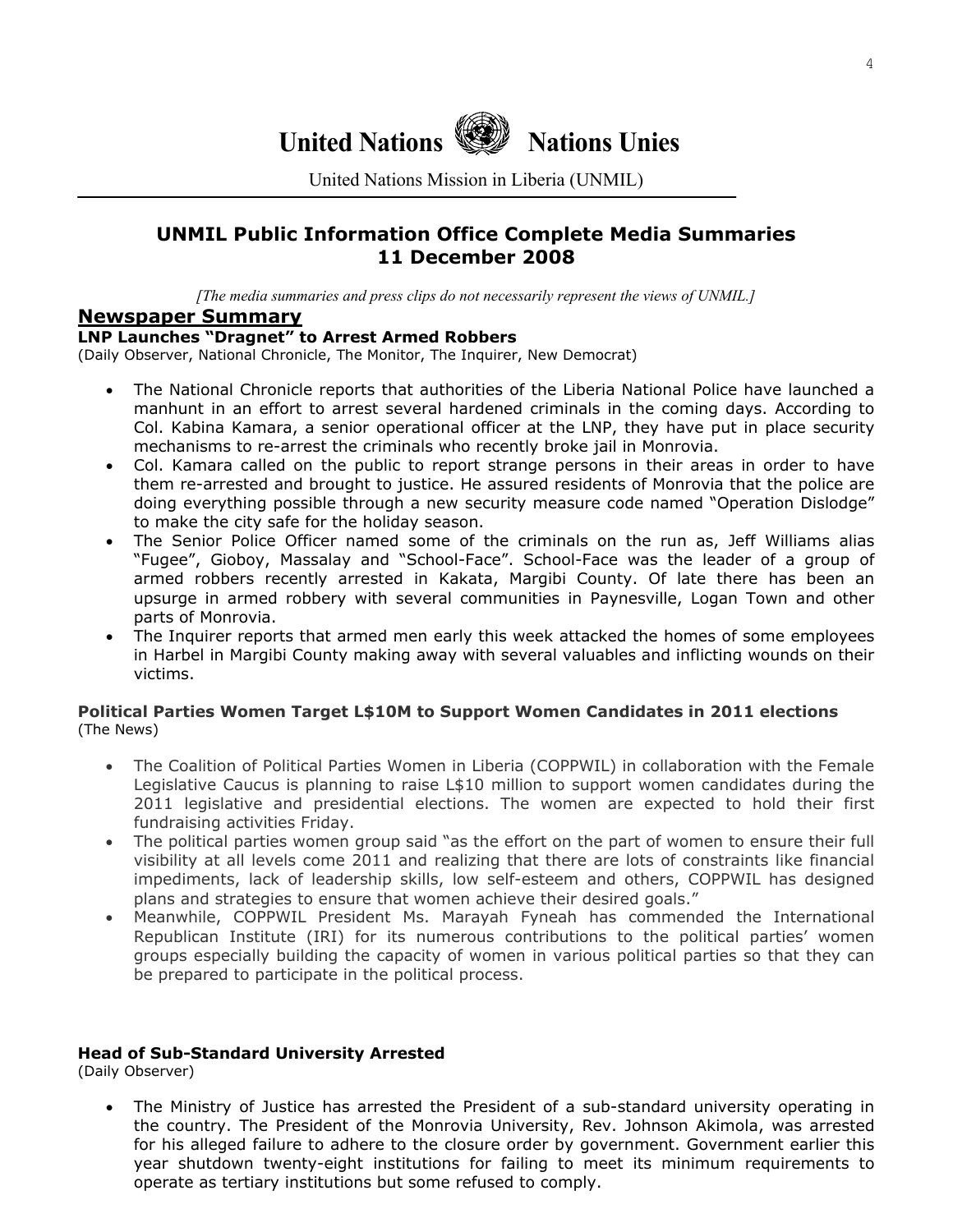- The Daily Observer reports that the Director General of the National Commission on Higher Education, Dr. Michael Slawon said the arrest of Johnson Akimola followed a complaint the commission filed to the Justice Ministry. Dr. Slawon said prior to his commission's clampdown on bogus institutions, scores of these tertiary institutions were either closed down or given time to end their academic year in July 2008.
- Meanwhile, the President of the Vision University, Cyrus Kromah has also been arrested. Both men are currently in Police custody and several others are also expected to be arrested and prosecuted.

#### **More Denials at TRC as former NPFL Commander Rebuffs Claims of Atrocities**

(The Inquirer, Heritage)

- The media reports that a former senior frontline commander of the defunct National Patriotic Front of Liberia (NPFL), Roland Duo has denied committing atrocities during the Liberia civil war. Testifying at the ongoing Truth and Reconciliation Commission of Liberia (TRC) public hearings, General Duo denied knowledge of the Mahel River massacre in 2003 in which it was alleged that more than 700 people were killed upon his order.
- He dismissed allegations of atrocities against him by earlier witnesses appearing before the commission saying if atrocities were committed they were done so without his knowledge or acquiescence.
- The Analyst, The Monitor, The Inquirer newspapers report that almost all of the 40 former warlords and generals who testified to their roles in the war denied ever committing atrocities or going against peaceful civilians.
- Meanwhile, Duo has proposed the prosecution for some Liberians who committed grave crimes against the Liberian people saying reconciliation without justice is a recipe for the promotion of the culture of impunity.

## **Radio Summary**

#### **Local Media – Radio Veritas** *(News monitored today at 9:45 am)*

#### **Alleged Criminal Beaten to Death in Unification Town**

- An alleged criminal has died from injuries he sustained after an angry mob beat him up yesterday in Unification Town, Margibi County.
- Correspondents say the victim only identified as Joshua, a resident of the Cotton Tree Community and two of his accomplices went to an entertainment centre with an apparent victim tied up in the trunk of their car.
- The reports say the residents grew suspicious after they noticed movement from the trunk of the car and apprehended the men.
- Two of the accomplices fled in time while Joshua was mobbed by the angry crowd and the car set ablaze.
- Meanwhile, reports say one of the two accomplices has been arrested by the police.

#### **Three Day Peace Festival Kicks off in Monrovia**

- Around 40,000 Chiefs, Elders and Traditional from Liberia, Sierra Leone Guinea and Ivory Coast are expected to converge on Monrovia beginning today for a three-day National Peace and Cultural Festival.
- The Liberian Government and its partners led by International Alert (IA) are championing the festival intended to allow traditional leaders grater participation in conflict resolution.
- The festival is also intended to restore the lost image of Liberian cultural.

#### **RAL Documents Human Rights Abuses at Liberian Prisons**

- A Prisoners Rights Group, Rescue Alternatives Liberia (RAL) has launched a report on the status of prisons and detention centres detailing the violations of the rights of prisoners in the country.
- The report titled: "The Prison Sector Must Be Autonomous" was launched yesterday by the group during programme marking the 60<sup>th</sup> celebration of the Universal Human Rights Day.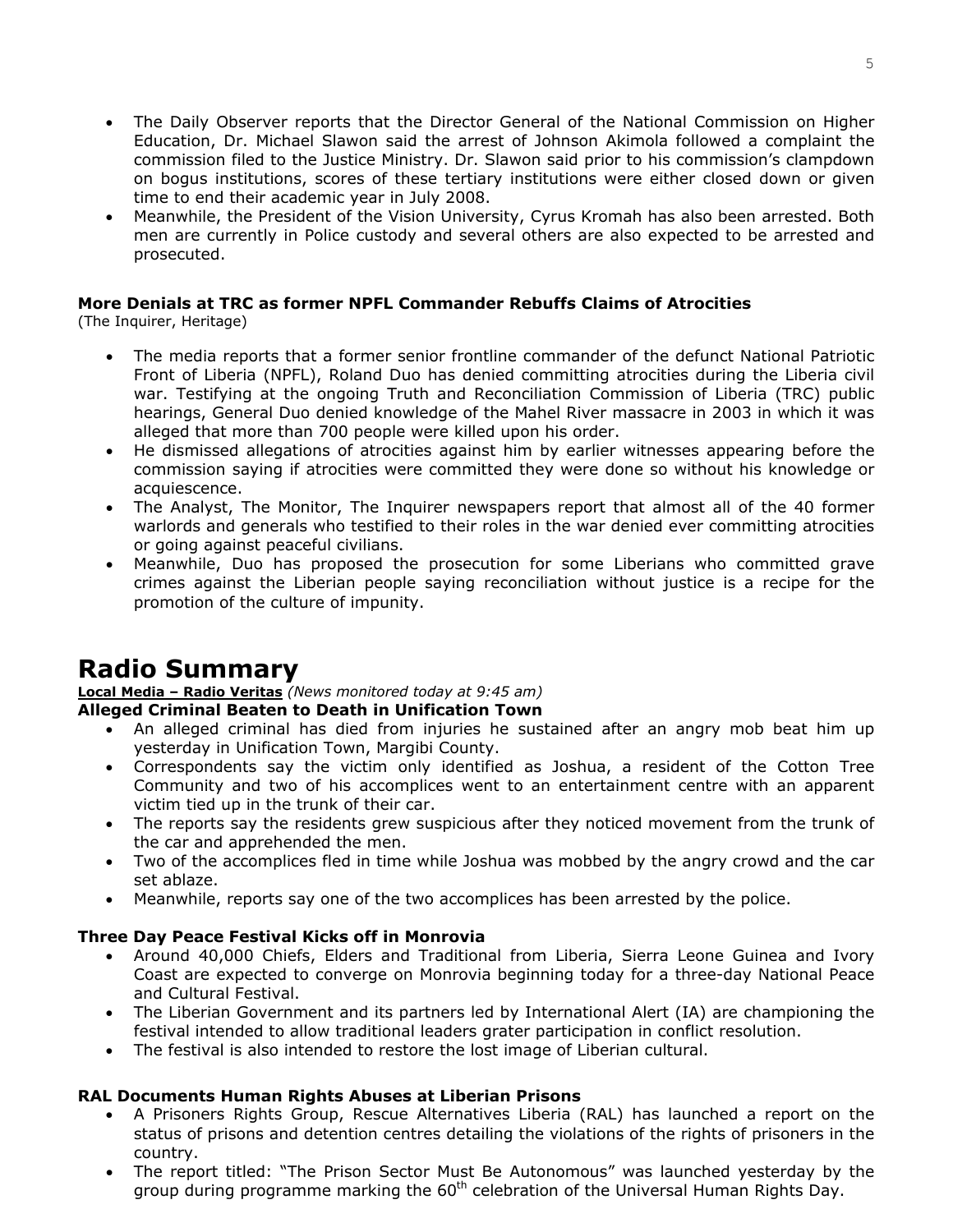- The assessment report recorded several appalling conditions of prisons, prolonged pre-trail detention; lack of legal representation for prisoners and poor hygiene and healthcare.
- The report also highlighted overcrowding at detention facilities, lack of safe drinking water and proper ventilation among other things.

#### **Star Radio***(News culled from website today at 8:30 am)*

#### **Ministry of Public Works Expresses Regrets over Flogging of Auditor**

- The Public Works Ministry has expressed regrets for the "flogging" of Deputy Auditor General, Winsley Nenka by officials of the ministry.
- In an interview, the spokesman of the Ministry, Mr. Fassama Kollie said although an investigation is yet to be conducted, the Ministry feels Liberia remains a country of law.
- Mr. Kollie however said Deputy Public Works Minister Roderick Smith who allegedly ordered the act was indisposed of to comment.
- According to eyewitnesses' accounts, Deputy Auditor Nenka was kicked, knocked down and dragged from the office of Deputy Minister Smith after he had gone to obtain further documentation on the on-going audit at the ministry when he was flogged by Assistant Minister Klon Jarba.

#### **Fouamoh Citizens Union Rejects Superintendent Jackson's Clearance**

- The Fouamah Citizens Union has reacted to what is referred to as the partial clearance of Bong County Superintendent Rennie Jackson.
- The Internal Affairs Ministry announced on Tuesday that it has partially cleared Superintendent Jackson of financial malpractices in the county.
- The Secretary General of the Fuamah Citizens Union said Internal Affairs Minister Ambulai Johnson tried to cover up for Superintendent Jackson.
- Mr. Fahnlohn Gbakoyah maintained that Mr. Jackson transferred the US\$500,000 to an account without the acquiescence of the citizens.

#### **President Sirleaf in Freetown for MRU Summit**

- An extraordinary session of Heads of State and Government of the Mano River Union (MRU) opened Wednesday in the Sierra Leonean capital, Freetown.
- Speaking at the opening, President Ellen Johnson Sirleaf said the Summit provides an opportunity to examine progress that has been made in member countries of the Union.
- The Summit will address, among other issues, agriculture, the global food crisis, security and global financial crisis and will also discuss measures to collectively confront challenges within these sectors.

#### **LCC President Condemns Resurgence of Corruption**

- The President of the Liberia Council of Churches has condemned the resurgence of the culture of corruption in the Liberian government.
- Bishop John Innis said it is unfortunate for people elected and appointed to places of trust to misuse public funds while the population lives in poverty.
- Bishop Innis who is also head of the United Methodist Church wants President Ellen Johnson-Sirleaf to prosecute corrupt officials in order to fulfil her campaign promise of ensuring good governance.

6

\*\*\*\*\*\*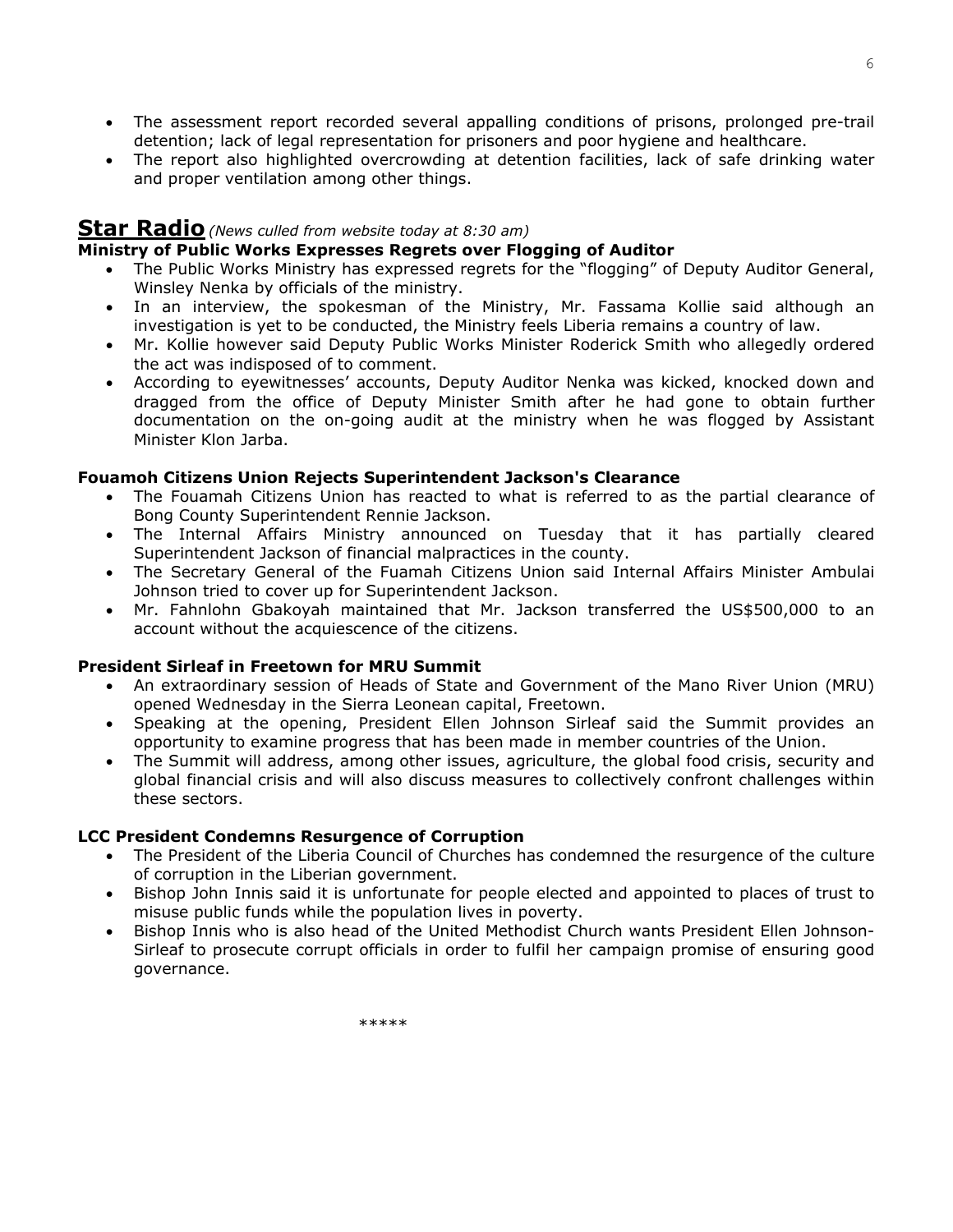## African Press Agency

Thursday, 11 December 2008

#### **Former Liberian militia commander recommends punishment for perpetrators of atrocities**

A former militia commander in Liberia General Roland Duo has recommended that perpetrators of atrocities during the civil war be made to account for their deeds.

General Duo told the ongoing Truth and Reconciliation Commission public hearings Wednesday that perpetrators of heinous crimes should not be let to go scot-free.

Duo, who was commander of a special militia of Charles Taylor set up to combat the LURD and MODEL rebel groups during his presidency, however registered his opposition to the setting up of a war crimes court.

He maintained that perpetrators should undergo some sort of punishment, noting that Liberia cannot achieve total peace if the process of reconciliation is not completed, adding, "Justice must follow reconciliation".

The ex-militia general who also served as Chief of Staff of the Naval Division of the National Patriotic Front of Liberia, said it was the prerogative of victims to show mercy to the perpetrators.

Duo denied allegations of atrocities brought against him, and registered regret for the wanton loss of life during the war.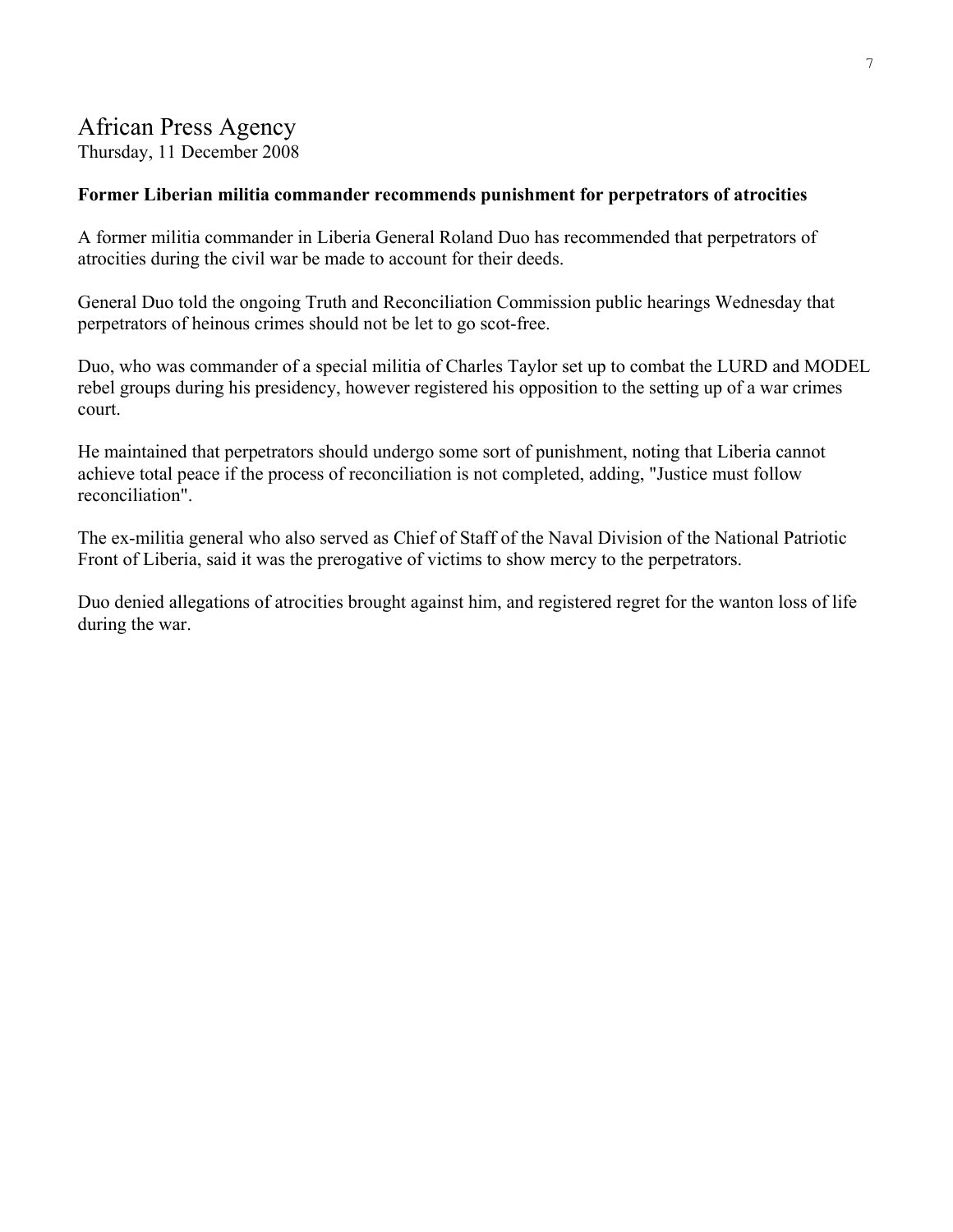## The Economist

Thursday, 11 December 2008

#### **A middle way for justice in Sudan**

Instead of being carted off to The Hague, could Sudan's president be tried at home?

EVER since July, when the chief prosecutor of the International Criminal Court (ICC) in The Hague sought the indictment of the Sudanese president, Omar al-Bashir, on charges of genocide and war crimes, foreign diplomats, regional leaders and many Sudanese, including much of the political opposition, have been scrambling for a way out of a seemingly impossible dilemma. Most support the idea of prosecuting Mr Bashir and others for the carnage they are alleged to have inflicted on Sudan's western province of Darfur. But they also dread what could happen in Sudan as a result of the indictment of a serving president by an international court.



A vindictive Mr Bashir could stymie the national elections planned for next year, end a very fragile peace process in Darfur, expel UN troops from the region or retard the already slow implementation of a peace agreement between his government and the former rebels in south Sudan. He could do one of these things or all of them together. Surely there must be some better mechanism, many argue, for holding those responsible for the atrocities in Darfur to account without reversing some of the hard-fought and precarious political and humanitarian gains of the past few years?

Now Sudan's most prominent opposition politician, Sadiq al-Mahdi, thinks he has an answer: what he calls a "third way" between hauling Mr Bashir to The Hague and doing nothing about crimes in Darfur. He suggests setting up an independent "hybrid" court for Darfur, which would have both Sudanese judges and international ones and sit in Sudan.

It is an intriguing proposal. The idea of mixing national and international procedure has been accepted in Sierra Leone and Cambodia. And Mr Mahdi has huge weight, as head of the Umma party, Sudan's main opposition. He was the last prime minister to be democratically elected, back in 1986. He is also the spiritual leader of the powerful Ansar sect. Like many others, he says an ICC indictment of Mr Bashir would lead to "chaos" in Sudan; he hopes that his third way would "reconcile stability with accountability".

Both legally and politically, the idea has its attractions. Such a hybrid court would dispense justice close to the scene of the crime, another ambition of the ICC. And if the special court were deemed to be a genuine, impartial attempt to obtain justice, rather than a stalling tactic, the ICC could, under Article 16 of its statutes, defer its indictment of Mr Bashir.

That would get everyone off the hook, and the move would probably be welcomed by the UN Security Council. But would Mr Bashir and his government bite? Maybe. In public, he and his supporters have been furiously denouncing the ICC and all its works as a Western imperialist plot. In private, however,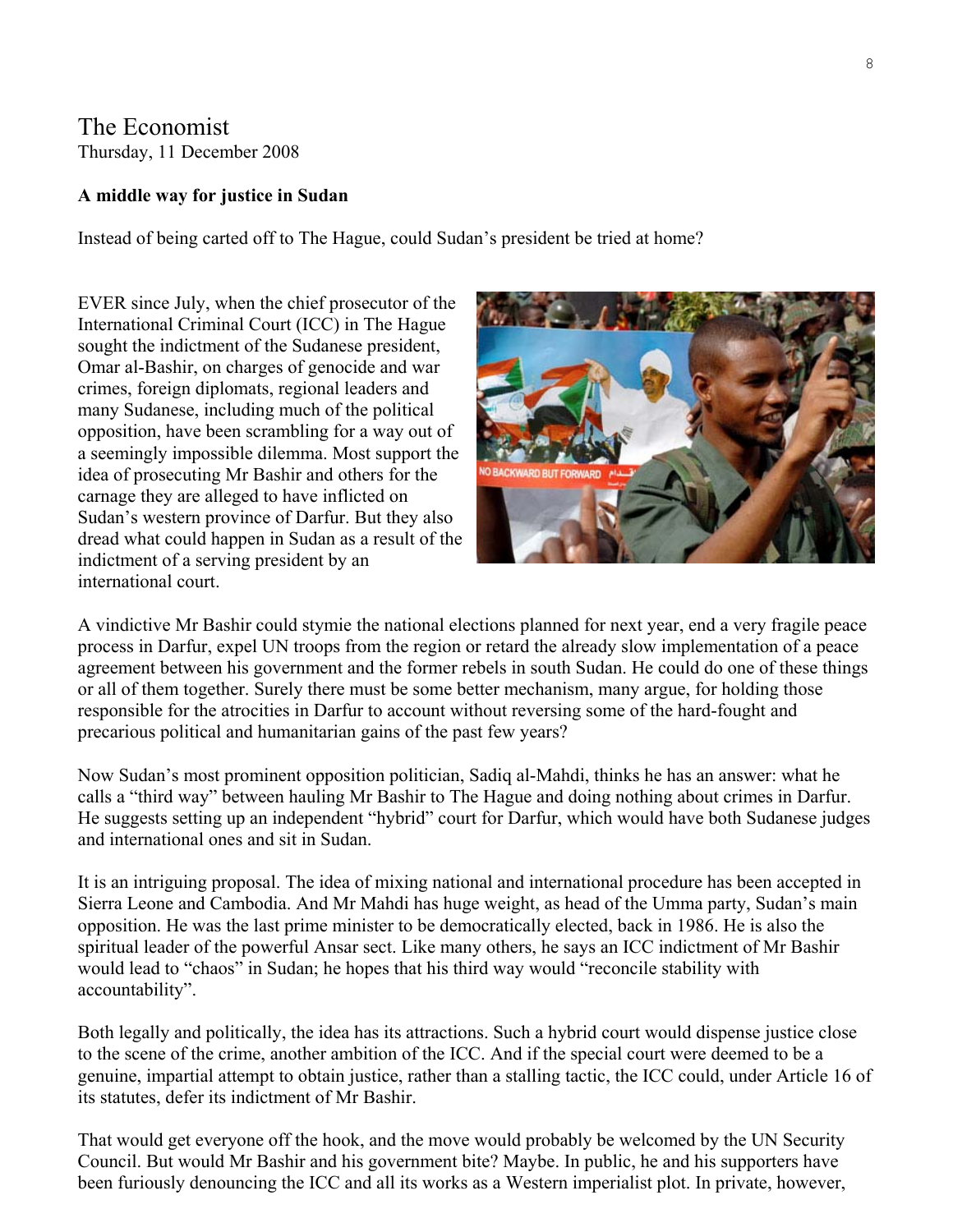they have begun to accept that they will have to engage with the court. The government has hired a firm of British lawyers, Eversheds, to scrutinise the charges and help them with the case. A hybrid court might be a way out for the government too.

Several such tribunals have already been set up by the UN and the country most intimately concerned. The first, the Special Court for Sierra Leone, was set up in the capital, Freetown, in 2002 to try the leading figures in that country's savage 11-year civil war; it is now in the process of winding up. Three rebel leaders have been convicted of war crimes and sentenced to terms of up to 50 years in jail. Three others from a different rebel group are likely to get equally hefty jail terms when they are sentenced in January. Two senior members of a pro-government militia, also convicted of war crimes, got somewhat reduced terms in recognition of their help in ousting the brutal rebels from power.

### **From Liberia to Lebanon**

At the same time, the trial of Charles Taylor, the Liberian ex-president accused of planning and financing the rebel atrocities in Sierra Leone, continues in premises lent to the Special Court by the ICC in The Hague. The prosecution has already presented more than 80 witnesses and is due to conclude its case next month.

A hybrid tribunal has likewise been set up by the UN and the Lebanese government to try the alleged assassins of Rafik Hariri, a former Lebanese prime minister. It is due to start operations in The Hague in March. Hariri was killed along with 22 others by a huge truck-bomb in Beirut, the Lebanese capital, in February 2005. The new court's chief prosecutor, Daniel Bellemare, a Canadian, has said that a "network of individuals" were involved. It is widely believed in Lebanon and the wider Middle East that Syria's hand was behind the assassination. At least 17 other, possibly related, political murders are being investigated by the court.

Far away in Cambodia's capital, Phnom Penh, a joint UN-Cambodian tribunal is due to start its first genocide trial early in the new year. The surviving leaders of the Khmers Rouges, a bunch of extreme agrarian communists, are held responsible for the deaths of about 2m men, women and children, a quarter of the population.

In Senegal, not a hybrid court but nevertheless a "special" one has been set up to try one man—Hissène Habré, a former dictator of Chad—"on behalf of Africa". In 2006 the African Union asked Senegal, where Mr Habré has been living in exile since 1990, to take on the case after coming under pressure from human-rights groups and Belgium, which had threatened to try him for crimes against humanity under its



"universal jurisdiction" law. Senegal's constitution has now been amended, the necessary laws passed, and special judges appointed; the court can start its work as soon as a date is set.

#### **APKony at large, unrepentant**

In Uganda, there is continuing talk (though not much action) about setting up a special court there to try the three surviving leaders of the Lord's Resistance Army (LRA) indicted by the ICC. Led by Joseph Kony, a halfcrazed mystic, the rebel group terrorised northern Uganda for more than two decades with rape, murder, the torching of villages and the abduction of children, before decamping to Congo's eastern province of Ituri, where it continues to do the same. Two of the indicted leaders have been killed since the ICC issued arrest warrants, its first, in 2005.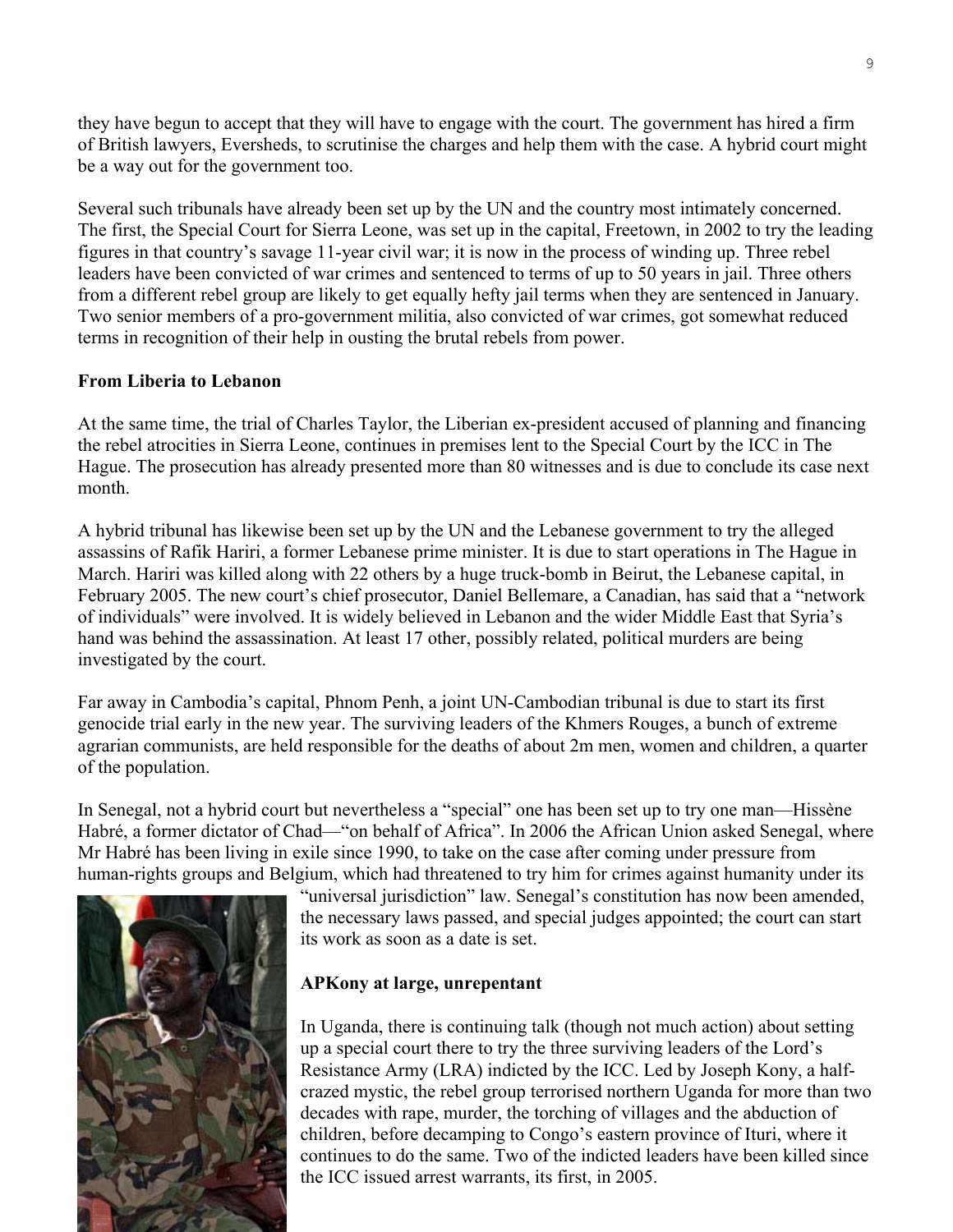It was Uganda that asked the ICC to intervene. Indeed, it was almost certainly the threat of being hauled off to The Hague, where the court is based, that induced Mr Kony and his henchmen to come to the negotiating table in July 2006. But as the talks dragged on and Mr Kony continued to refuse to sign any final deal unless the ICC charges were withdrawn, Uganda's president, Yoweri Museveni, seemed to undergo a change of heart. He offered to set up a special tribunal in Uganda which would try the rebel leaders, with an implicit understanding that they might get off lightly or maybe escape prison altogether.

#### **Mind those hurdles**

Under the ICC's strict principle of "complementarity", the court will take on an atrocities case only if the country itself is "unable or unwilling" to do so. The court may agree to hand over the prosecution of the case in midstream, but only if its judges are convinced that the proposed special domestic (or hybrid) court will be as strict and fair in its application of justice—including its sanctions—as the ICC itself. That will be a high hurdle for countries like Sudan and Uganda to overcome. So far, the court has shown no readiness to give up any cases, even when it has come under international pressure to do so.

Six months ago, the ICC faced a lot of flak—and some ridicule—when its first trial was suspended and the defendant, a Congolese warlord, ordered to be released after it was found that potentially exculpatory evidence, relied on by the prosecution, had been shown to neither the defence nor the trial judges. On an appeal by the prosecution, the court agreed to keep the defendant, Thomas Lubanga, in custody. But many saw the affair as a devastating blow both to the reputation of the court and to international justice in general.

The matter has now been cleared up, and Mr Lubanga's trial is set to start in The Hague on January 26th. If anything, the court's credentials have been enhanced, as a result of its determination to ensure fairness to the defence. Two other Congolese warlords, Mathieu Ngudjolo Chui and Germain Katanga, are awaiting trial in The Hague, while a fourth, Bosco Ntaganda, has been indicted, but is still at large. He is second-in-command to Laurent Nkunda, the rebel leader whose troops have terrorised Congo's eastern provinces of North and South Kivu. The ICC's chief prosecutor, Luis Moreno-Ocampo, will soon announce the start of another case in Congo.

The neighbouring Central African Republic is the fourth country where the ICC has opened formal investigations—in this case, into the atrocities perpetrated by both rebel and government forces between October 2002 and March 2003 in the lead-up to the coup against the then president, Ange-Felix Patassé, by the rebel leader, now president, François Bozizé. Jean-Pierre Bemba, a former vice-president of Congo and warlord whom Mr Patassé called to his assistance, has already been arrested and transferred to The Hague. Further charges are expected to follow—of Mr Patassé and possibly Mr Bozizé, too. That is why the latter has followed Mr Bashir's suit in asking the Security Council to suspend the proceedings.

Meanwhile, as governments consider what to do about Zimbabwe's president, Robert Mugabe, a possible prosecution by the ICC is being mooted. Some say this would be impossible as the court normally acts only in the case of atrocities perpetrated either in a member state or by a member's nationals, and Zimbabwe has not signed up to the court. But Sudan is not a party either: in such cases, the UN Security Council can ask the court to investigate.

On the other hand, the ICC has jurisdiction only over the most serious crimes—genocide, war crimes, mass rape, crimes against humanity and the like—and only if they occurred after it began work in July 2002. Most of the atrocities carried out on Mr Mugabe's watch happened before that. The question is whether Mr Mugabe's failure to tackle the present humanitarian crisis could be construed as a crime against humanity. If it were, he too could find himself hauled off to The Hague. Like most other international courts, the ICC rules out immunity for anyone—even serving heads of state.